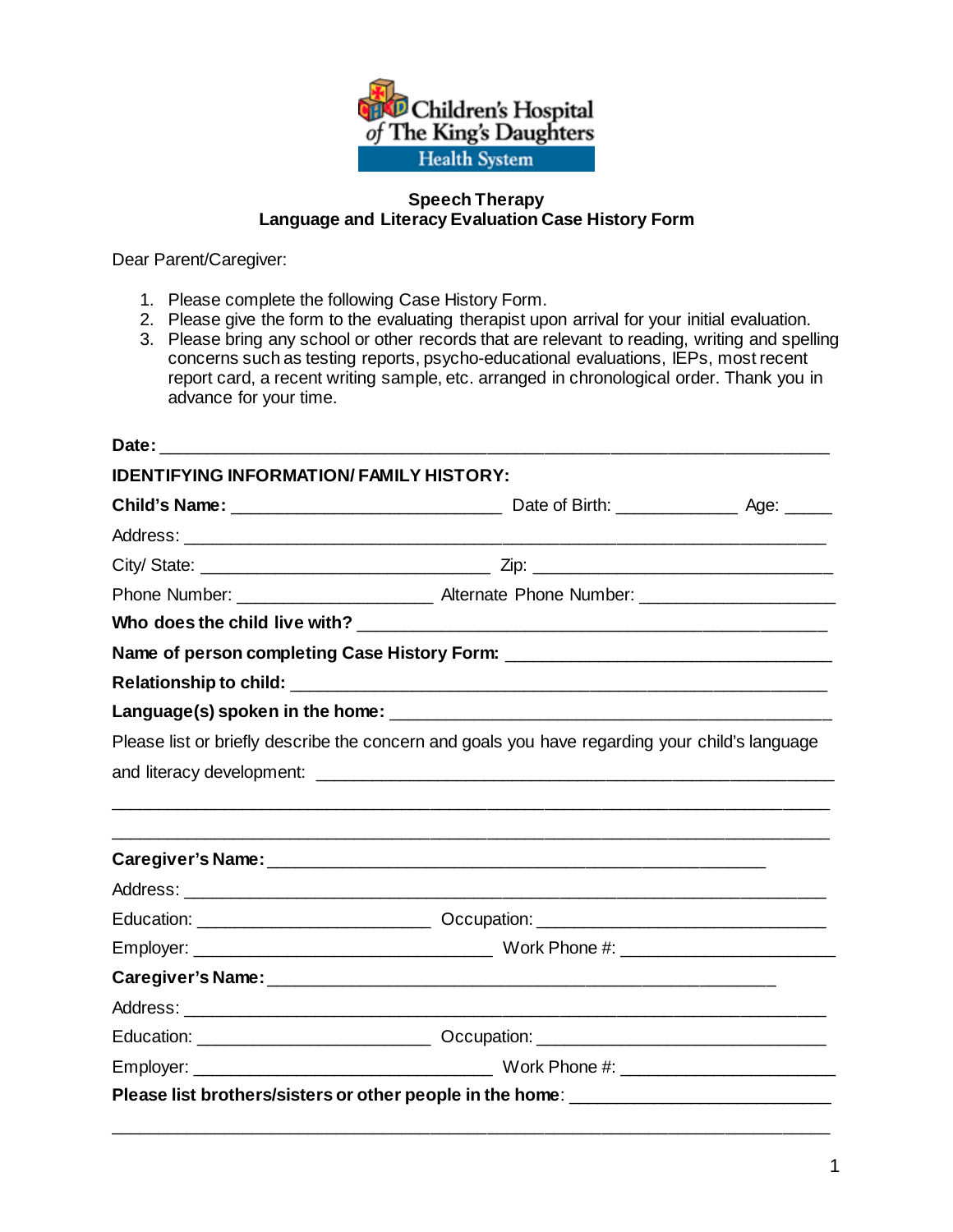**Please briefly describe any family member's significant developmental problems, particularly with reading, spelling, and writing** : \_\_\_\_\_\_\_\_\_\_\_\_\_\_\_\_\_\_\_\_\_\_\_\_\_\_\_\_\_\_\_\_\_\_\_

\_\_\_\_\_\_\_\_\_\_\_\_\_\_\_\_\_\_\_\_\_\_\_\_\_\_\_\_\_\_\_\_\_\_\_\_\_\_\_\_\_\_\_\_\_\_\_\_\_\_\_\_\_\_\_\_\_\_\_\_\_\_\_\_\_\_\_\_\_\_\_\_\_\_\_\_

### **MEDICAL/DEVELOPMENTAL INFORMATION:**

Referring Physician: **Example 2018** 

Primary Care Physician:

**Please describe your child's birth history. List any complication during pregnancy, birth, or infancy:** 

\_\_\_\_\_\_\_\_\_\_\_\_\_\_\_\_\_\_\_\_\_\_\_\_\_\_\_\_\_\_\_\_\_\_\_\_\_\_\_\_\_\_\_\_\_\_\_\_\_\_\_\_\_\_\_\_\_\_\_\_\_\_\_\_\_\_\_\_\_\_\_\_\_\_\_\_ **Please list any childhood illnesses or medical conditions, past and present, with dates**:

\_\_\_\_\_\_\_\_\_\_\_\_\_\_\_\_\_\_\_\_\_\_\_\_\_\_\_\_\_\_\_\_\_\_\_\_\_\_\_\_\_\_\_\_\_\_\_\_\_\_\_\_\_\_\_\_\_\_\_\_\_\_\_\_\_\_\_\_\_\_\_\_\_\_\_\_ \_\_\_\_\_\_\_\_\_\_\_\_\_\_\_\_\_\_\_\_\_\_\_\_\_\_\_\_\_\_\_\_\_\_\_\_\_\_\_\_\_\_\_\_\_\_\_\_\_\_\_\_\_\_\_\_\_\_\_\_\_\_\_\_\_\_\_\_\_\_\_\_\_\_\_\_

\_\_\_\_\_\_\_\_\_\_\_\_\_\_\_\_\_\_\_\_\_\_\_\_\_\_\_\_\_\_\_\_\_\_\_\_\_\_\_\_\_\_\_\_\_\_\_\_\_\_\_\_\_\_\_\_\_\_\_\_\_\_\_\_\_\_\_\_\_\_\_\_\_\_\_\_

\_\_\_\_\_\_\_\_\_\_\_\_\_\_\_\_\_\_\_\_\_\_\_\_\_\_\_\_\_\_\_\_\_\_\_\_\_\_\_\_\_\_\_\_\_\_\_\_\_\_\_\_\_\_\_\_\_\_\_\_\_\_\_\_\_\_\_\_\_\_\_\_\_\_\_\_

**Please list any current medications and reason for medication**: \_\_\_\_\_\_\_\_\_\_\_\_\_\_\_\_\_\_\_\_\_\_

**Please list any allergies** (Environmental, food, diet restrictions):

**Please list any surgical procedures and/or hospitalizations (include dates):** 

**Does your child suffer from chronic ear infections? Please describe dates, frequency, and** treatment:

\_\_\_\_\_\_\_\_\_\_\_\_\_\_\_\_\_\_\_\_\_\_\_\_\_\_\_\_\_\_\_\_\_\_\_\_\_\_\_\_\_\_\_\_\_\_\_\_\_\_\_\_\_\_\_\_\_\_\_\_\_\_\_\_\_\_\_\_\_\_\_\_\_\_\_\_

**Has your child had a formal eye examination; does your child wear glasses or contacts**? Please give date and describe:

\_\_\_\_\_\_\_\_\_\_\_\_\_\_\_\_\_\_\_\_\_\_\_\_\_\_\_\_\_\_\_\_\_\_\_\_\_\_\_\_\_\_\_\_\_\_\_\_\_\_\_\_\_\_\_\_\_\_\_\_\_\_\_\_\_\_\_\_\_\_\_\_\_\_\_\_

\_\_\_\_\_\_\_\_\_\_\_\_\_\_\_\_\_\_\_\_\_\_\_\_\_\_\_\_\_\_\_\_\_\_\_\_\_\_\_\_\_\_\_\_\_\_\_\_\_\_\_\_\_\_\_\_\_\_\_\_\_\_\_\_\_\_\_\_\_\_\_\_\_\_\_\_ \_\_\_\_\_\_\_\_\_\_\_\_\_\_\_\_\_\_\_\_\_\_\_\_\_\_\_\_\_\_\_\_\_\_\_\_\_\_\_\_\_\_\_\_\_\_\_\_\_\_\_\_\_\_\_\_\_\_\_\_\_\_\_\_\_\_\_\_\_\_\_\_\_\_\_\_

\_\_\_\_\_\_\_\_\_\_\_\_\_\_\_\_\_\_\_\_\_\_\_\_\_\_\_\_\_\_\_\_\_\_\_\_\_\_\_\_\_\_\_\_\_\_\_\_\_\_\_\_\_\_\_\_\_\_\_\_\_\_\_\_\_\_\_\_\_\_\_\_\_\_\_\_

**Has your child had a hearing test? Has your child had tubes in his/her ears, hearing aids, or cochlear implant**? Please give dates and describe:

#### **Was your child's early development on time, a little slow, a little ahead, or other?**

Speaking and understanding others speak:  $\Box$ 

Sitting, crawling, and walking:

Drinking from a cup, spoon feeding self, chewing solid food: \_\_\_\_\_\_\_\_\_\_\_\_\_\_\_\_\_\_\_\_

**Is your child right handed** \_\_\_\_\_\_\_\_\_\_\_\_ **or left handed?** \_\_\_\_\_\_\_\_\_\_\_\_\_

#### **UNDERSTANDING LANGUAGE/ COMMUNICATING:**

Does your child seem to understand conversations, directions, and explanations?

Is your child able to express himself/ herself verbally?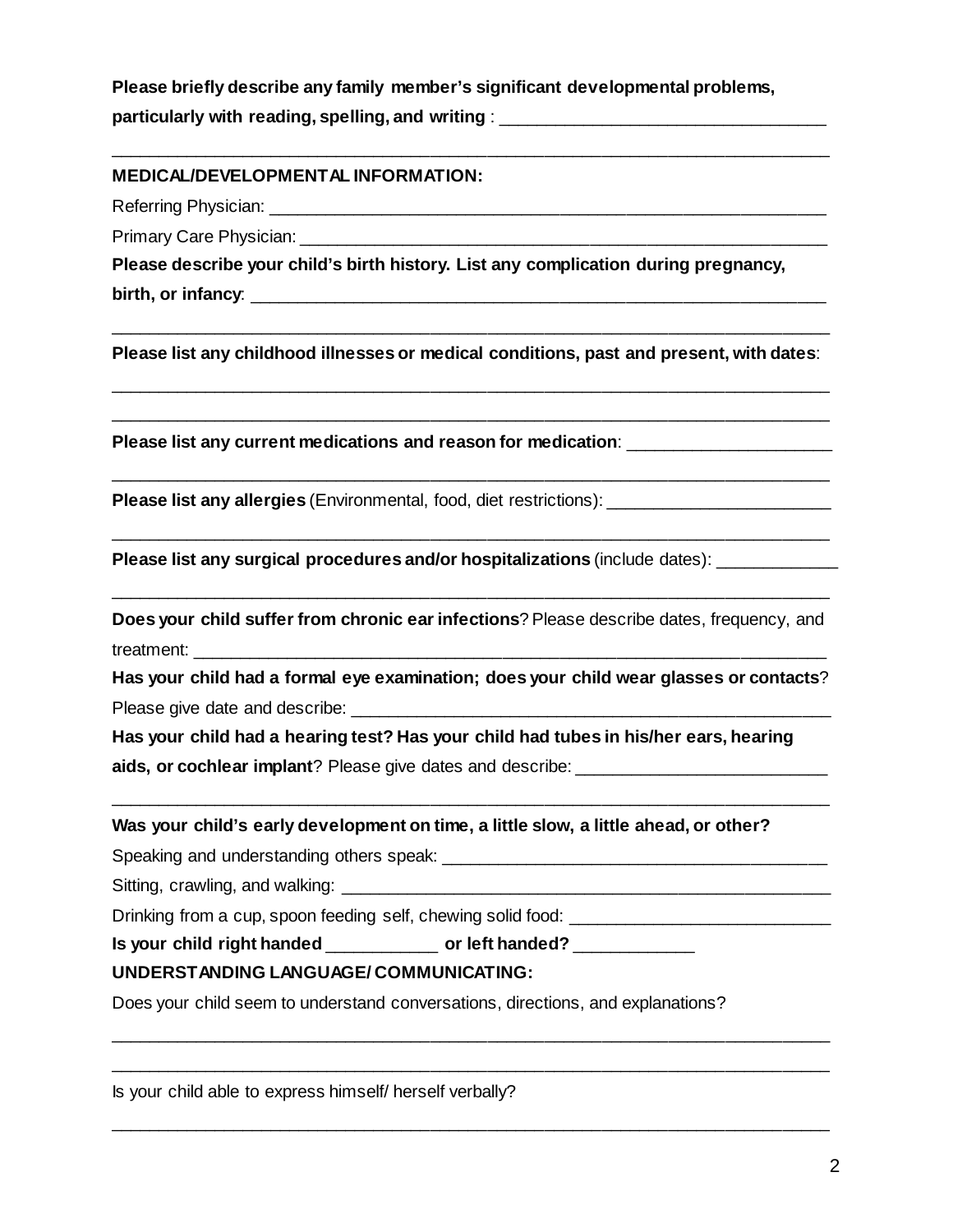## **SOCIAL/ EMOTIONAL BEHAVIOR:**

**Please describe any social/ emotional concerns** (short attention span, interaction with children and adults, overly active, aggressive behaviors, poor organization, depression, emotional issues):  $\blacksquare$ 

\_\_\_\_\_\_\_\_\_\_\_\_\_\_\_\_\_\_\_\_\_\_\_\_\_\_\_\_\_\_\_\_\_\_\_\_\_\_\_\_\_\_\_\_\_\_\_\_\_\_\_\_\_\_\_\_\_\_\_\_\_\_\_\_\_\_\_\_\_\_\_\_\_\_\_\_ \_\_\_\_\_\_\_\_\_\_\_\_\_\_\_\_\_\_\_\_\_\_\_\_\_\_\_\_\_\_\_\_\_\_\_\_\_\_\_\_\_\_\_\_\_\_\_\_\_\_\_\_\_\_\_\_\_\_\_\_\_\_\_\_\_\_\_\_\_\_\_\_\_\_\_\_

\_\_\_\_\_\_\_\_\_\_\_\_\_\_\_\_\_\_\_\_\_\_\_\_\_\_\_\_\_\_\_\_\_\_\_\_\_\_\_\_\_\_\_\_\_\_\_\_\_\_\_\_\_\_\_\_\_\_\_\_\_\_\_\_\_\_\_\_\_\_\_\_\_\_\_\_

#### Please list any activities that your child particularly enjoys. \_\_\_\_\_\_\_\_\_\_\_\_\_\_\_\_

### **EDUCATIONAL INFORMATION:**

Your child's school: \_\_\_\_\_\_\_\_\_\_\_\_\_\_\_\_\_\_\_\_\_\_\_\_\_\_\_\_\_\_\_\_\_\_\_\_\_\_\_\_\_\_\_\_\_\_\_\_\_\_\_\_\_\_\_\_\_\_\_\_

Grade: \_\_\_\_\_\_\_\_\_\_\_\_\_\_\_\_ Teacher's Name: \_\_\_\_\_\_\_\_\_\_\_\_\_\_\_\_\_\_\_\_\_\_\_\_\_\_\_\_\_\_\_\_\_\_\_\_\_\_\_

Has your child repeated a grade?  $\Box$ 

| Does your child receive special education services and have an IEP? If so, what kind of special |  |
|-------------------------------------------------------------------------------------------------|--|
| education and for how long? (Please bring IEP is he/she has one.)                               |  |

\_\_\_\_\_\_\_\_\_\_\_\_\_\_\_\_\_\_\_\_\_\_\_\_\_\_\_\_\_\_\_\_\_\_\_\_\_\_\_\_\_\_\_\_\_\_\_\_\_\_\_\_\_\_\_\_\_\_\_\_\_\_\_\_\_\_\_\_\_\_\_\_\_\_\_\_

\_\_\_\_\_\_\_\_\_\_\_\_\_\_\_\_\_\_\_\_\_\_\_\_\_\_\_\_\_\_\_\_\_\_\_\_\_\_\_\_\_\_\_\_\_\_\_\_\_\_\_\_\_\_\_\_\_\_\_\_\_\_\_\_\_\_\_\_\_\_\_\_\_\_\_\_

\_\_\_\_\_\_\_\_\_\_\_\_\_\_\_\_\_\_\_\_\_\_\_\_\_\_\_\_\_\_\_\_\_\_\_\_\_\_\_\_\_\_\_\_\_\_\_\_\_\_\_\_\_\_\_\_\_\_\_\_\_\_\_\_\_\_\_\_\_\_\_\_\_\_\_\_

\_\_\_\_\_\_\_\_\_\_\_\_\_\_\_\_\_\_\_\_\_\_\_\_\_\_\_\_\_\_\_\_\_\_\_\_\_\_\_\_\_\_\_\_\_\_\_\_\_\_\_\_\_\_\_\_\_\_\_\_\_\_\_\_\_\_\_\_\_\_\_\_\_\_\_\_

Does your child receive PT/OT/Speech? If so, please include how often and where:

Please list any concerns that were voiced by the school staff regarding your child's performance, general development, or behavior:  $\overline{a}$ 

Does your child struggle in school? How?

What kinds of grades does your child make at school?

Is your child passing the SOLs if taking them?

Has your child ever received extra help at school or outside of school from a tutor for reading,

\_\_\_\_\_\_\_\_\_\_\_\_\_\_\_\_\_\_\_\_\_\_\_\_\_\_\_\_\_\_\_\_\_\_\_\_\_\_\_\_\_\_\_\_\_\_\_\_\_\_\_\_\_\_\_\_\_\_\_\_\_\_\_\_\_\_\_\_\_\_\_\_\_\_\_

spelling, or writing? If so, when, with whom, and for how long? \_\_\_\_\_\_\_\_\_\_\_\_\_\_\_\_\_

| Has your child been diagnosed with a learning disability, dysgraphia, or dyslexia? If so, when |  |
|------------------------------------------------------------------------------------------------|--|
| and by whom?                                                                                   |  |
| Has your child had a full psycho-educational evaluation? When and by whom? (Please bring a     |  |
| copy of the report.) $\_\_$                                                                    |  |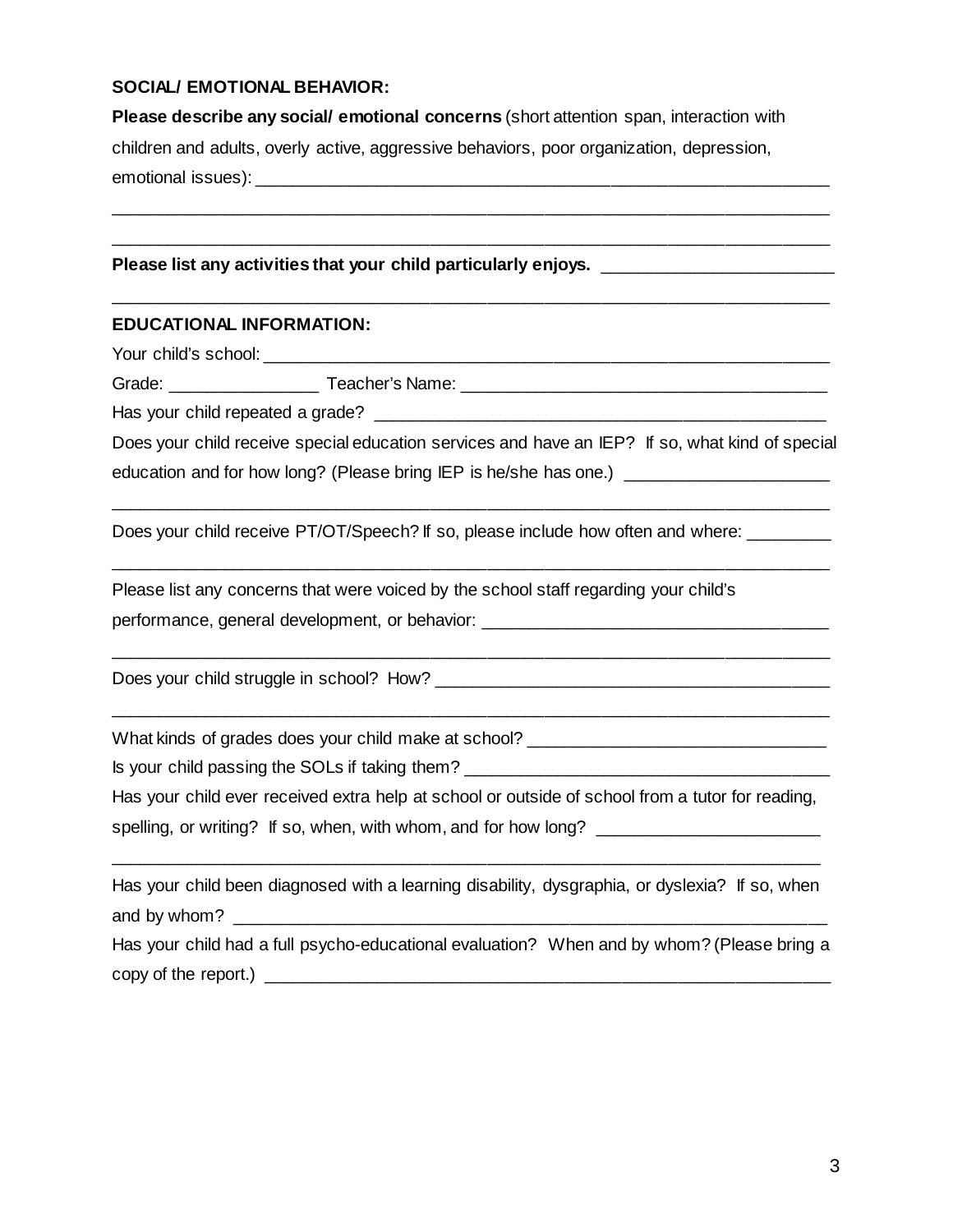Please complete the following checklist about reading and writing.

 $N =$  Never  $S =$  Seldom  $F =$  Frequently  $A =$  Always

| Difficulty learning letters of alphabet and sounds of letters in the |  | S | F | A |
|----------------------------------------------------------------------|--|---|---|---|
| early years                                                          |  |   |   |   |
| Difficulty decoding or sounding out words to read                    |  |   |   |   |
| Lack of fluency when reading orally (mispronounces words, skips      |  |   |   |   |
| lines, rereads lines, runs words together, leaves out words)         |  |   |   |   |
| Adds or deletes letters, sounds, or syllables from words             |  |   |   |   |
| Misreads or omits common short words                                 |  |   |   |   |
| Poor reading comprehension                                           |  |   |   |   |
| Poor spelling; may do well on spelling tests, but struggles with     |  |   |   |   |
| spelling in other work                                               |  |   |   |   |
| Poor handwriting                                                     |  |   |   |   |
| Poor copying skills, especially from the board at school             |  |   |   |   |
| Poor written composition                                             |  |   |   |   |
| Problems recalling names of objects, events, people, or places       |  |   |   |   |
| Scrambling or reversing letters, words, or numbers                   |  |   |   |   |
| Problems with directionality (top/bottom, left/ right)               |  |   |   |   |
| Unclear hand preference                                              |  |   |   |   |
| Difficulty expressing ideas orally                                   |  |   |   |   |
| Delay in verbal response                                             |  |   |   |   |
| Difficulty comprehending what is heard (following directions,        |  |   |   |   |
| needs information repeated, misunderstands)                          |  |   |   |   |
| More of a literal than an abstract thinker                           |  |   |   |   |
| Extreme difficulty learning a foreign language                       |  |   |   |   |
| Slow at completing tasks involving reading and writing               |  |   |   |   |
| Achievement in school seems to be lower than his/her intellectual    |  |   |   |   |
| ability                                                              |  |   |   |   |
| Problems in math related to sequencing, directionality, or math      |  |   |   |   |
| language                                                             |  |   |   |   |

**ADDITIONAL COMMENTS:** Please write any further comments that you feel may assist the

\_\_\_\_\_\_\_\_\_\_\_\_\_\_\_\_\_\_\_\_\_\_\_\_\_\_\_\_\_\_\_\_\_\_\_\_\_\_\_\_\_\_\_\_\_\_\_\_\_\_\_\_\_\_\_\_\_\_\_\_\_\_\_\_\_\_\_\_\_\_\_\_\_\_\_\_ \_\_\_\_\_\_\_\_\_\_\_\_\_\_\_\_\_\_\_\_\_\_\_\_\_\_\_\_\_\_\_\_\_\_\_\_\_\_\_\_\_\_\_\_\_\_\_\_\_\_\_\_\_\_\_\_\_\_\_\_\_\_\_\_\_\_\_\_\_\_\_\_\_\_\_\_

therapist: \_\_\_\_\_\_\_\_\_\_\_\_\_\_\_\_\_\_\_\_\_\_\_\_\_\_\_\_\_\_\_\_\_\_\_\_\_\_\_\_\_\_\_\_\_\_\_\_\_\_\_\_\_\_\_\_\_\_\_\_\_\_\_\_\_\_\_\_